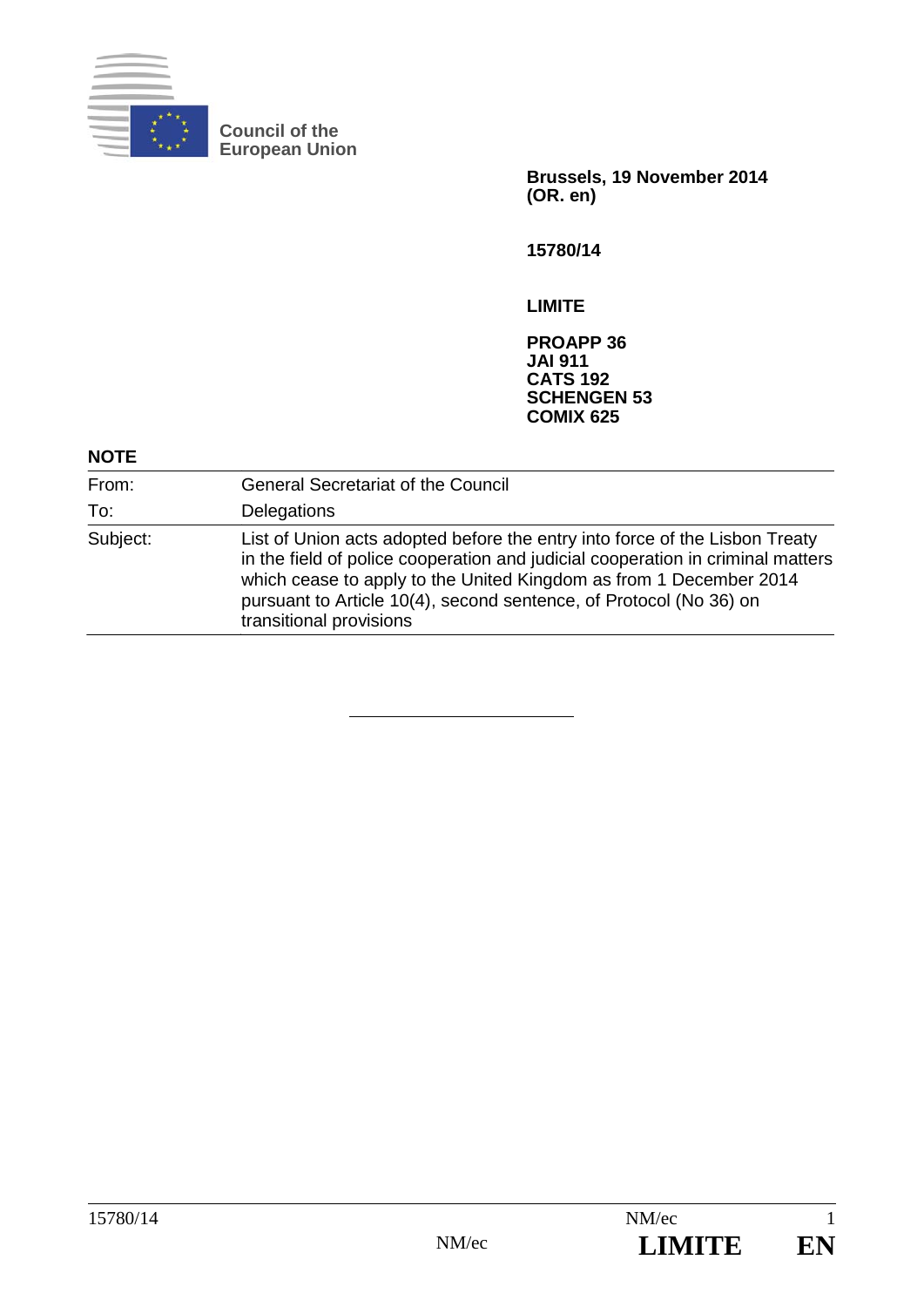## NOTE TO THE READER

This list has been established for transparency reasons and is published for information purposes only.

Protocol (No 36) on transitional provisions annexed to the Treaties provides in Article 10(4) that the United Kingdom may notify by 31 May 2014 at the latest that it does not to accept the full powers of the Commission and the Court of Justice with regard to acts in the field of police and judicial cooperation in criminal matters adopted before the entry into force of the Lisbon Treaty. The United Kingdom made this notification on 24 July 2013. As a consequence, the acts in question, to which the United Kingdom will not have been authorised to re-participate in accordance with Article 10(5) of Protocol No 36, will cease to apply to the United Kingdom as from 1 December 2014.

For ease of reference, this list has been established by listing together with the main act, below it, the acts which have amended or implemented it or are otherwise intrinsically linked to that main act.

The list of acts to which the United Kingdom is authorised to re-participate in accordance with Article 10(5) of Protocol No 36 results from the combination of the Decisions adopted by the Council, with regard to Schengen *acquis*, (see Council Decision 2014/…/EU**1\***) and by the Commission, with regard to non-Schengen *acquis* (see Commission Decision 2014/…/EU**2\***).

 **1** Council Decision 2014/…/EU of 1 December 2014 concerning the notification of the United Kingdom of Great Britain and Northern Ireland of its wish to take part in some of the provisions of the Schengen *acquis* which are contained in acts of the Union in the field of police cooperation and judicial cooperation in criminal matters and amending Council Decisions 2000/365/EC and 2004/926/EC (OJ L …, 1.12.2014, p. ..).

**<sup>\*</sup>** OJ: Please insert details of Decision in doc. 13146/14.

**<sup>2</sup>** Commission Decision 2014/…/EU of 1 December 2014 on the notification by the United Kingdom of Great Britain and Northern Ireland of its wish to participate in acts of the Union in the field of police cooperation and judicial cooperation in criminal matters adopted before the entry into force of the Treaty of Lisbon and which are not part of the Schengen *acquis* (OJ L …, 1.12.2014, p. ..).

**<sup>\*</sup>** OJ: Please insert details of the relevant Commission Decision to be published the same day.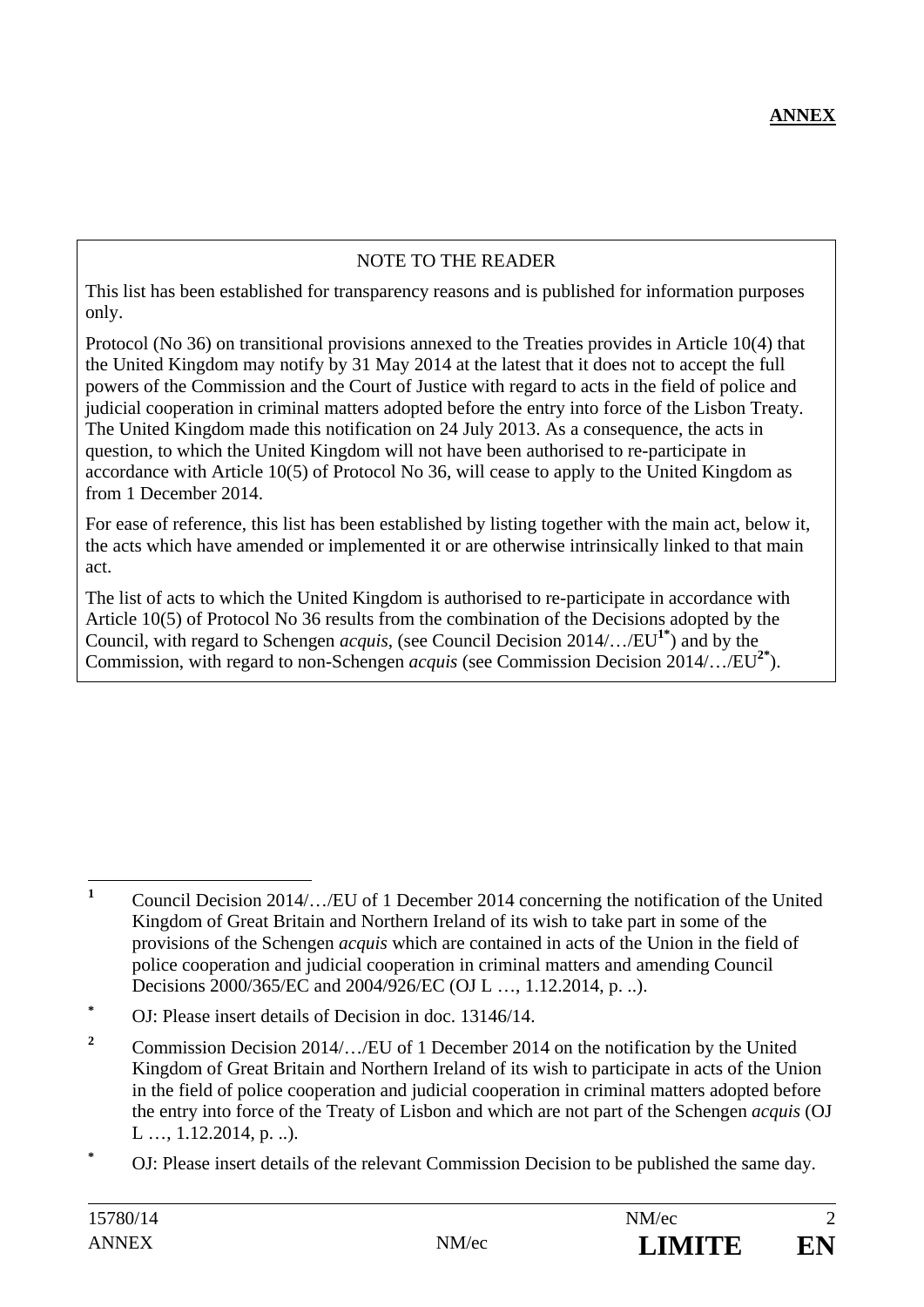**List of Union acts adopted before the entry into force of the Lisbon Treaty in the field of police cooperation and judicial cooperation in criminal matters which cease to apply to the United Kingdom as from 1 December 2014 pursuant to Article 10(4), second sentence, of Protocol (No 36) on transitional provisions** 

## **I. Non-schengen** *acquis* **in the field of police and judicial cooperation in criminal matters which cease to apply to the United Kingdom as from 1 December 2014**

- 1. Council Act of 10 March 1995 drawing up the Convention on simplified extradition procedure between the Member States of the European Union and the said Convention signed on 10 March 1995 (OJ C 78, 30.3.1995, p. 1)
- 2. Council Act of 26 July 1995 drawing up the Convention on the protection of the European Communities' financial interests and the said Convention signed on 26 July 1995 (OJ C 316, 27.11.1995, p. 48)
	- Council Act of 27 September 1996 drawing up a Protocol to the Convention on the protection of the European Communities' financial interests and the said Protocol signed on 27 September 1996 (OJ C 313, 23.10.1996, p. 1)
	- Council Act of 29 November 1996 drawing up, on the basis of Article K.3 of the Treaty on European Union, the Protocol on the interpretation, by way of preliminary rulings, by the Court of Justice of the European Communities of the Convention on the protection of the European Communities' financial interests and the said Protocol signed on 29 November 1996 (OJ C 151, 20.5.1997, p. 1)
	- Council Act of 19 June 1997 drawing up the Second Protocol of the Convention on the protection of the European Communities' financial interests and the said Second Protocol signed on 19 June 1997 (OJ C 221, 19.7.1997, p. 11)
- 3. Joint Action 96/277/JHA of 22 April 1996 adopted by the Council on the basis of Article K.3 of the Treaty on European Union, concerning a framework for the exchange of liaison magistrates to improve judicial cooperation between the Member States of the European Union (OJ L 105, 27.4.1996, p. 1)
- 4. Council Act of 27 September 1996 drawing up the Convention relating to extradition between the Member States of the European Union and the Convention signed on 27 September 1996 (OJ C 313, 23.10.1996, p. 11)
- 5. Joint Action 96/610/JHA of 15 October 1996 adopted by the Council on the basis of Article K.3 of the Treaty on European Union, concerning the creation and maintenance of a Directory of specialized counter-terrorist competences, skills and expertise to facilitate counter-terrorist cooperation between the Member States of the European Union (OJ L 273, 25.10.1996, p. 1)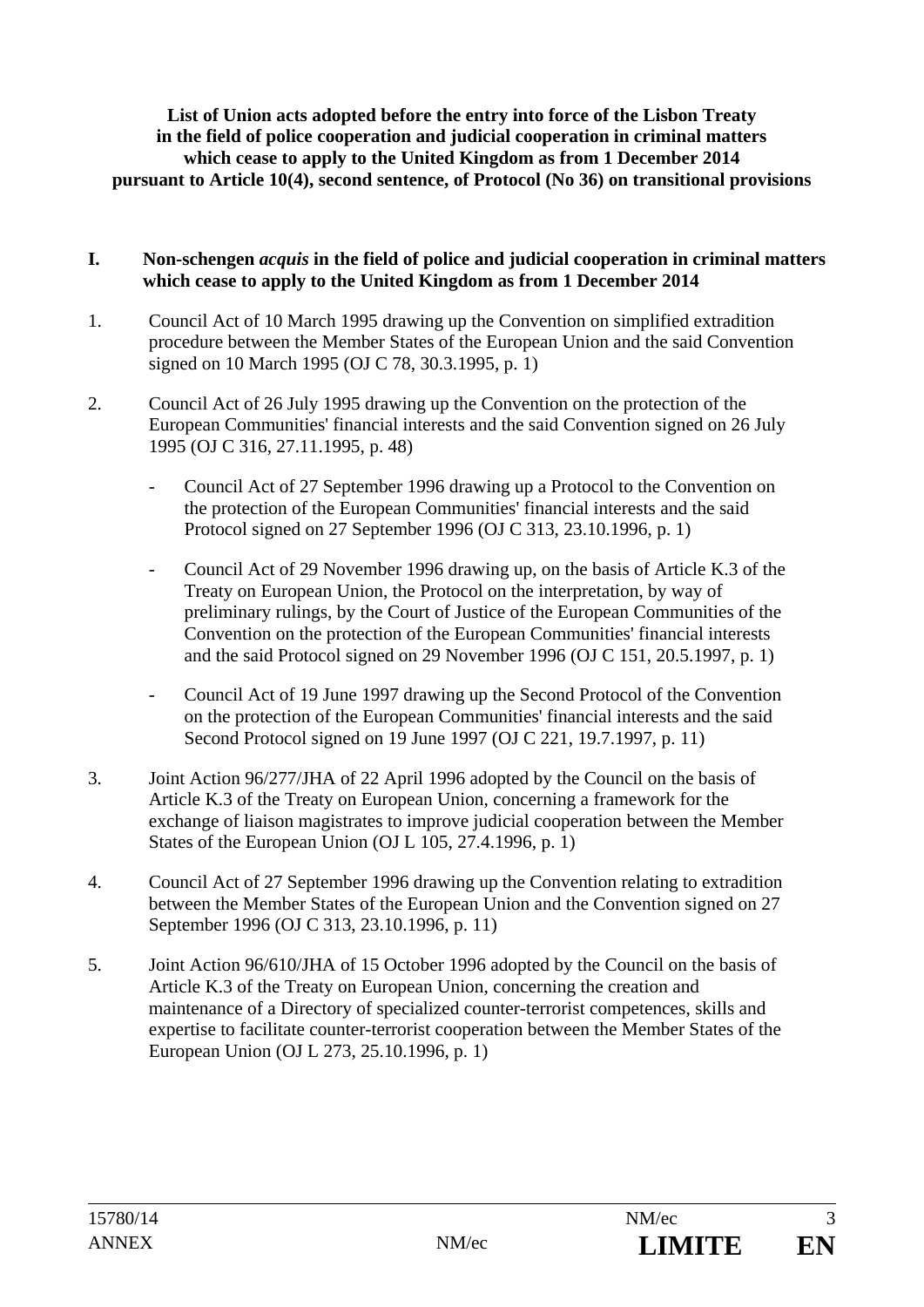- 6. Joint Action 96/698/JHA of 29 November 1996 adopted by the Council on the basis of Article K.3 of the Treaty on European Union, on cooperation between customs authorities and business organizations in combating drug trafficking (OJ L 322, 12.12.1996, p. 3)
- 7. Joint Action 96/699/JHA of 29 November 1996 adopted by the Council on the basis of Article K.3 of the Treaty on European Union, concerning the exchange of information on the chemical profiling of drugs to facilitate improved cooperation between Member States in combating illicit drug trafficking (OJ L 322, 12.12.1996, p. 5)
- 8. Joint Action 96/747/JHA of 29 November 1996 adopted by the Council on the basis of Article K.3 of the Treaty on European Union, concerning the creation and maintenance of a directory of specialized competences, skills and expertise in the fight against international organized crime, in order to facilitate law enforcement cooperation between the Member States of the European Union (OJ L 342, 31.12.1996, p. 2)
- 9. Joint Action 96/750/JHA of 17 December 1996 adopted by the Council on the basis of Article K.3 of the Treaty on European Union, concerning the approximation of the laws and practices of the Member States of the European Union to combat drug addiction and to prevent and combat illegal drug trafficking (OJ L 342, 31.12.1996, p. 6)
- 10. Council Act of 26 May 1997 drawing up, on the basis of Article K.3(2)(c) of the Treaty on European Union, the Convention on the fight against corruption involving officials of the European Communities or officials of Member States of the European Union and the said Convention signed on 26 May 1997 (OJ C 195, 25.6.1997, p. 1)
	- Council Decision 2003/642/JHA of 22 July 2003 concerning the application to Gibraltar of the Convention on the fight against corruption involving officials of the European Communities or officials of Member States of the European Union (OJ L 226, 10.9.2003, p. 27)
- 11. Joint Action 97/339/JHA of 26 May 1997 adopted by the Council on the basis of Article K.3 of the Treaty on European Union with regard to cooperation on law and order and security (OJ L 147, 5.6.1997, p. 1)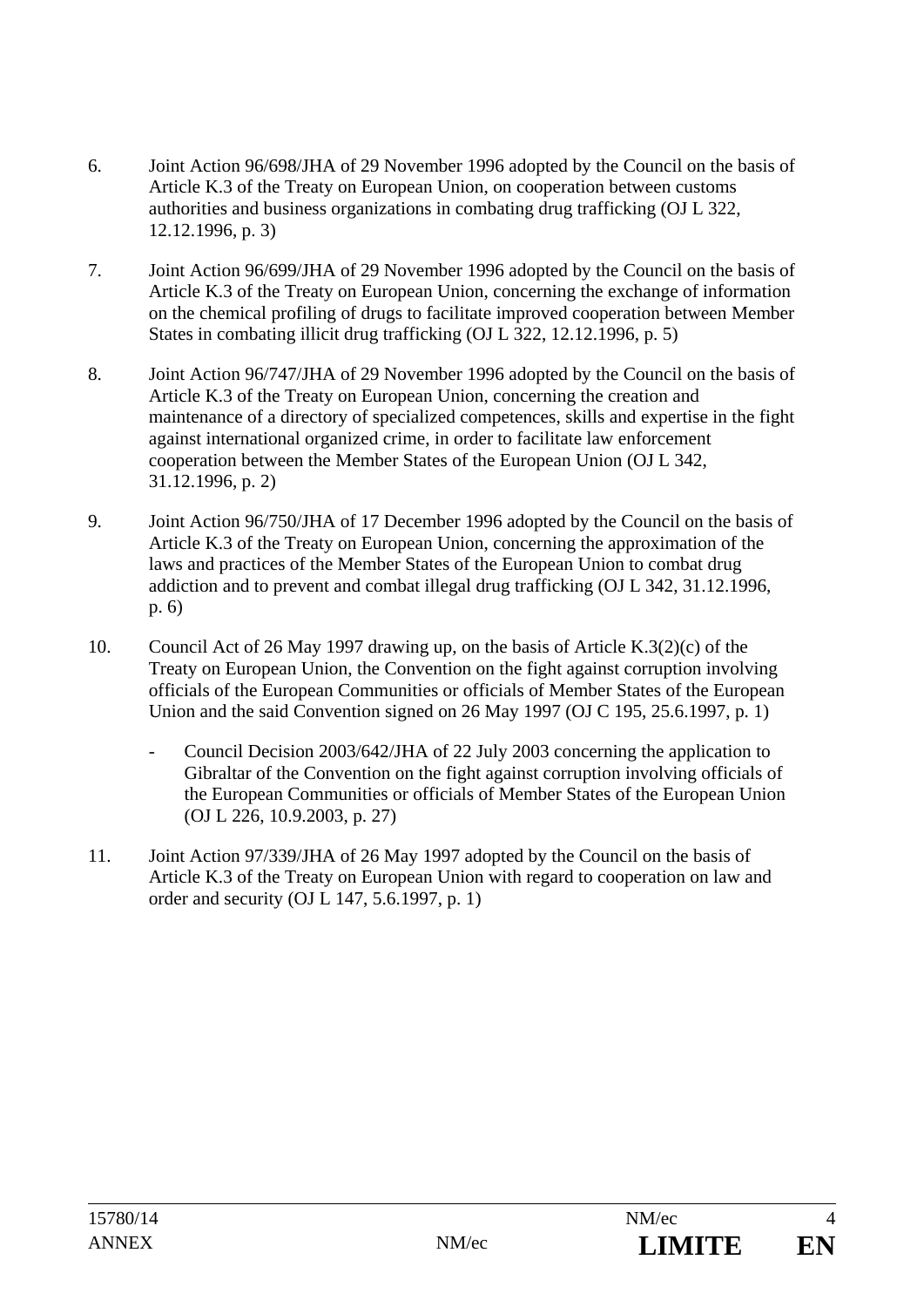- 12. Joint Action 97/372/JHA of 9 June 1997 adopted by the Council on the basis of Article K.3 of the Treaty on European Union, for the refining of targeting criteria, selection methods, etc., and collection of customs and police information (OJ L 159, 17.6.1997, p. 1)
- 13. Council Act of 17 June 1998 drawing up the Convention on Driving Disqualifications and the Convention signed on 17 June 1998 (OJ C 216, 10.7.1998, p. 1)
- 14. Joint Action 98/427/JHA of 29 June 1998 adopted by the Council on the basis of Article K.3 of the Treaty on European Union, on good practice in mutual legal assistance in criminal matters (OJ L 191, 7.7.1998, p. 1)
- 15. Joint Action 98/699/JHA of 3 December 1998 adopted by the Council on the basis of Article K.3 of the Treaty on European Union, on money laundering, the identification, tracing, freezing, seizing and confiscation of instrumentalities and the proceeds from crime (OJ L 333, 9.12.1998, p. 1)
- 16. Council Act of 3 December 1998 laying down the staff regulations applicable to Europol employees (OJ C 26, 30.1.1999, p. 23)
	- Council Decision of 2 December 1999 amending the Council Act of 3 December 1998 laying down the staff regulations applicable to Europol employees, with regard to the establishment of remuneration, pensions and other financial entitlements in euro (OJ C 364, 17.12.1999, p. 3)
- 17. Council Decision 2000/261/JHA of 27 March 2000 on the improved exchange of information to combat counterfeit travel documents (OJ L 81, 1.4.2000, p. 1)
- 18. Council Framework Decision 2000/383/JHA of 29 May 2000 on increasing protection by criminal penalties and other sanctions against counterfeiting in connection with the introduction of the euro (OJ L 140, 14.6.2000, p. 1)
	- Council Framework Decision 2001/888/JHA of 6 December 2001 amending Framework Decision 2000/383/JHA on increasing protection by criminal penalties and other sanctions against counterfeiting in connection with the introduction of the euro (OJ L 329, 14.12.2001, p. 3)
- 19. Council Framework Decision 2001/413/JHA of 28 May 2001 combating fraud and counterfeiting of non-cash means of payment (OJ L 149, 2.6.2001, p. 1)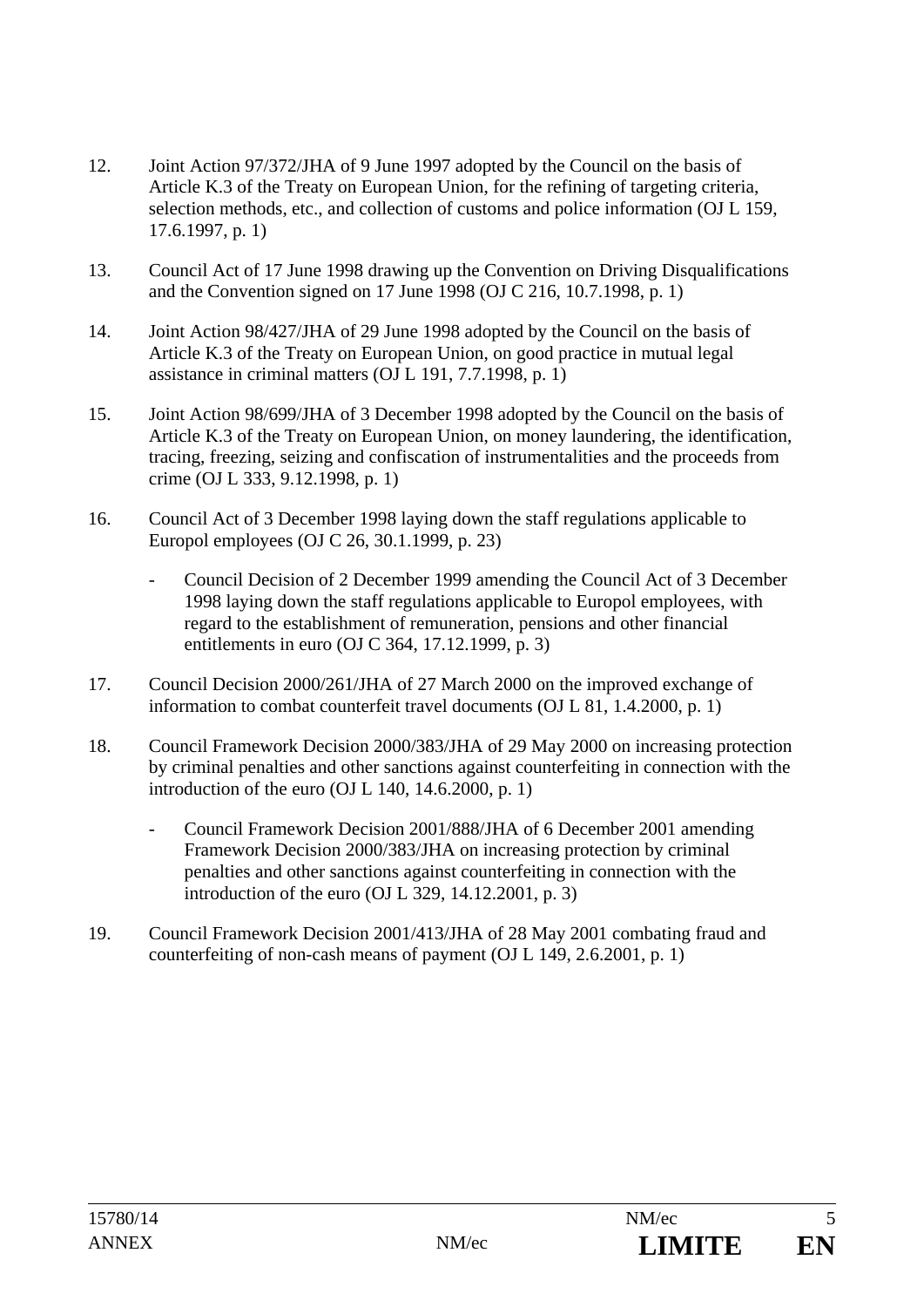- 20. Council Decision 2001/419/JHA of 28 May 2001 on the transmission of samples of controlled substances (OJ L 150, 6.6.2001, p. 1)
- 21. Council Framework Decision 2001/500/JHA of 26 June 2001 on money laundering, the identification, tracing, freezing, seizing and confiscation of instrumentalities and the proceeds of crime  $(OJ L 182, 5.7.2001, p. 1)$
- 22. Council Decision 2001/887/JHA of 6 December 2001 on the protection of the euro against counterfeiting (OJ L 329, 14.12.2001, p. 1)
- 23. Council Framework Decision 2002/475/JHA of 13 June 2002 on combating terrorism (OJ L 164, 22.6.2002, p. 3)
	- Council Framework Decision 2008/919/JHA of 28 November 2008 amending Framework Decision 2002/475/JHA on combating terrorism (OJ L 330, 9.12.2008, p. 21)
- 24. Council Decision 2002/494/JHA of 13 June 2002 setting up a European network of contact points in respect of persons responsible for genocide, crimes against humanity and war crimes (OJ L 167, 26.6.2002, p. 1)
- 25. Council Decision 2002/956/JHA of 28 November 2002 setting up a European Network for the Protection of Public Figures (OJ L 333, 10.12.2002, p. 1)
	- Council Decision 2009/796/JHA of 4 June 2009 amending Decision 2002/956/JHA setting up a European Network for the Protection of Public Figures (OJ L 283, 30.10.2009, p. 62)
- 26. Council Decision 2002/996/JHA of 28 November 2002 establishing a mechanism for evaluating the legal systems and their implementation at national level in the fight against terrorism (OJ L 349, 24.12.2002, p. 1)
- 27. Council Framework Decision 2003/568/JHA of 22 July 2003 on combating corruption in the private sector (OJ L 192, 31.7.2003, p. 54)
- 28. Council Decision 2003/335/JHA of 8 May 2003 on the investigation and prosecution of genocide, crimes against humanity and war crimes (OJ L 118, 14.5.2003, p. 12)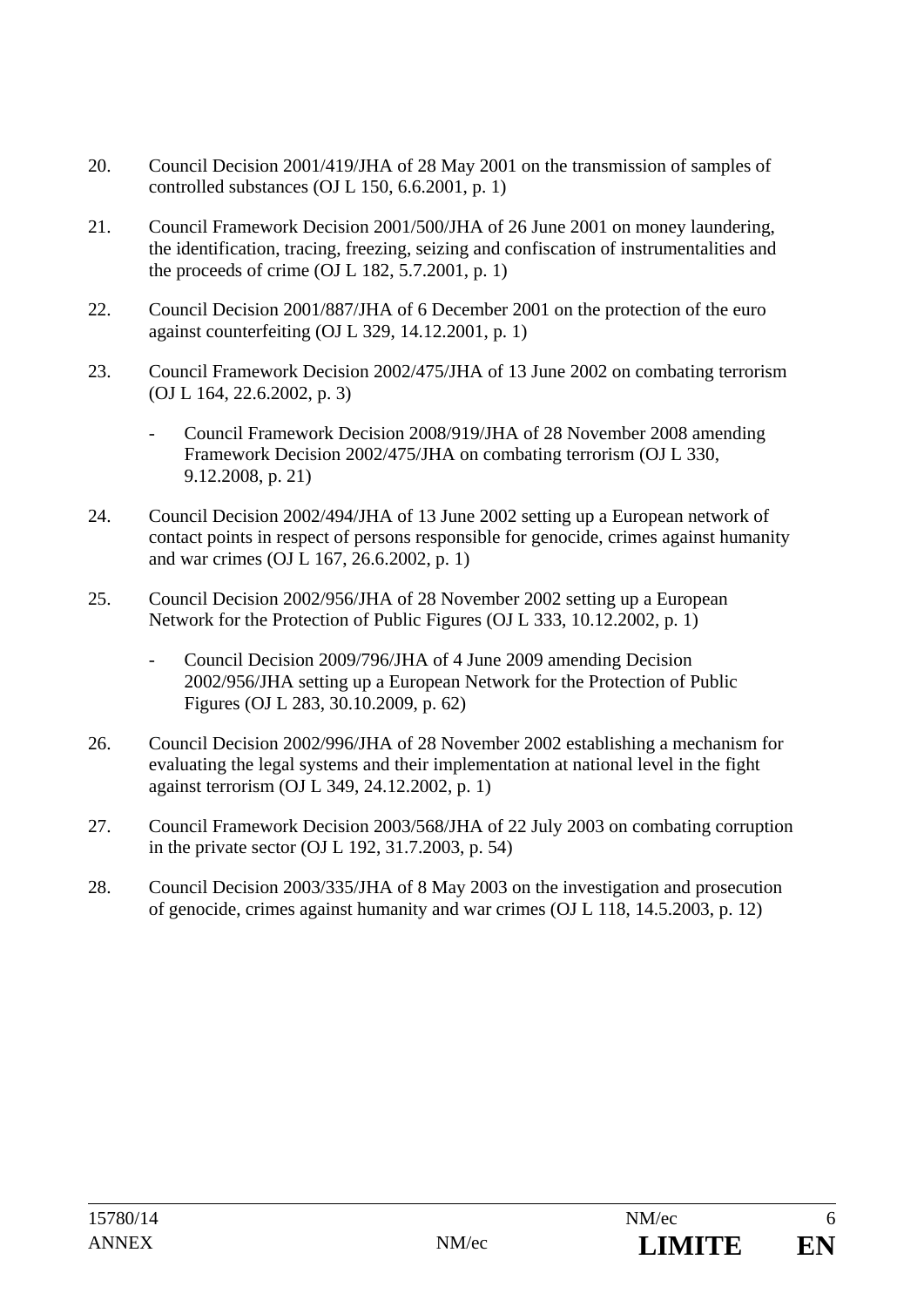- 29. Council Framework Decision 2004/757/JHA of 25 October 2004 laying down minimum provisions on the constituent elements of criminal acts and penalties in the field of illicit drug trafficking (OJ L 335, 11.11.2004, p. 8)
- 30. Council Decision 2004/919/EC of 22 December 2004 on tackling vehicle crime with cross-border implications (OJ L 389, 30.12.2004, p. 28)
- 31. Council Common Position 2005/69/JHA of 24 January 2005 on exchanging certain data with Interpol (OJ L 27, 29.1.2005, p. 61)
- 32. Council Framework Decision 2005/212/JHA of 24 February 2005 on Confiscation of Crime-related Proceeds, Instrumentalities and Property (OJ L 68, 15.3.2005, p. 49)
- 33. Council Decision 2005/387/JHA of 10 May 2005 on the information exchange, riskassessment and control of new psychoactive substances (OJ L 127, 20.5.2005, p. 32)
	- Council Decision 1999/615/JHA of 13 September 1999 defining 4-MTA as a new synthetic drug which is to be made subject to control measures and criminal penalties (OJ L 244, 16.9.1999, p. 1)
	- Council Decision 2002/188/JHA of 28 February 2002 concerning control measures and criminal sanctions in respect of the new synthetic drug PMMA (OJ L 63, 6.3.2002, p. 14)
	- Council Decision 2003/847/JHA of 27 November 2003 concerning control measures and criminal sanctions in respect of the new synthetic drugs 2C-I, 2C-T-2, 2C-T-7 and TMA-2 (OJ L 321, 6.12.2003, p. 64)
	- Council Decision 2008/206/JHA of 3 March 2008 defining 1-benzylpiperazine (BZP) as a new psychoactive substance which is to be made subject to control measures and criminal provisions (OJ L 63, 7.3.2008, p. 45)
- 34. Council Decision 2005/511/JHA of 12 July 2005 on protecting the euro against counterfeiting, by designating Europol as the Central Office for combating euro counterfeiting (OJ L 185, 16.7.2005, p. 35)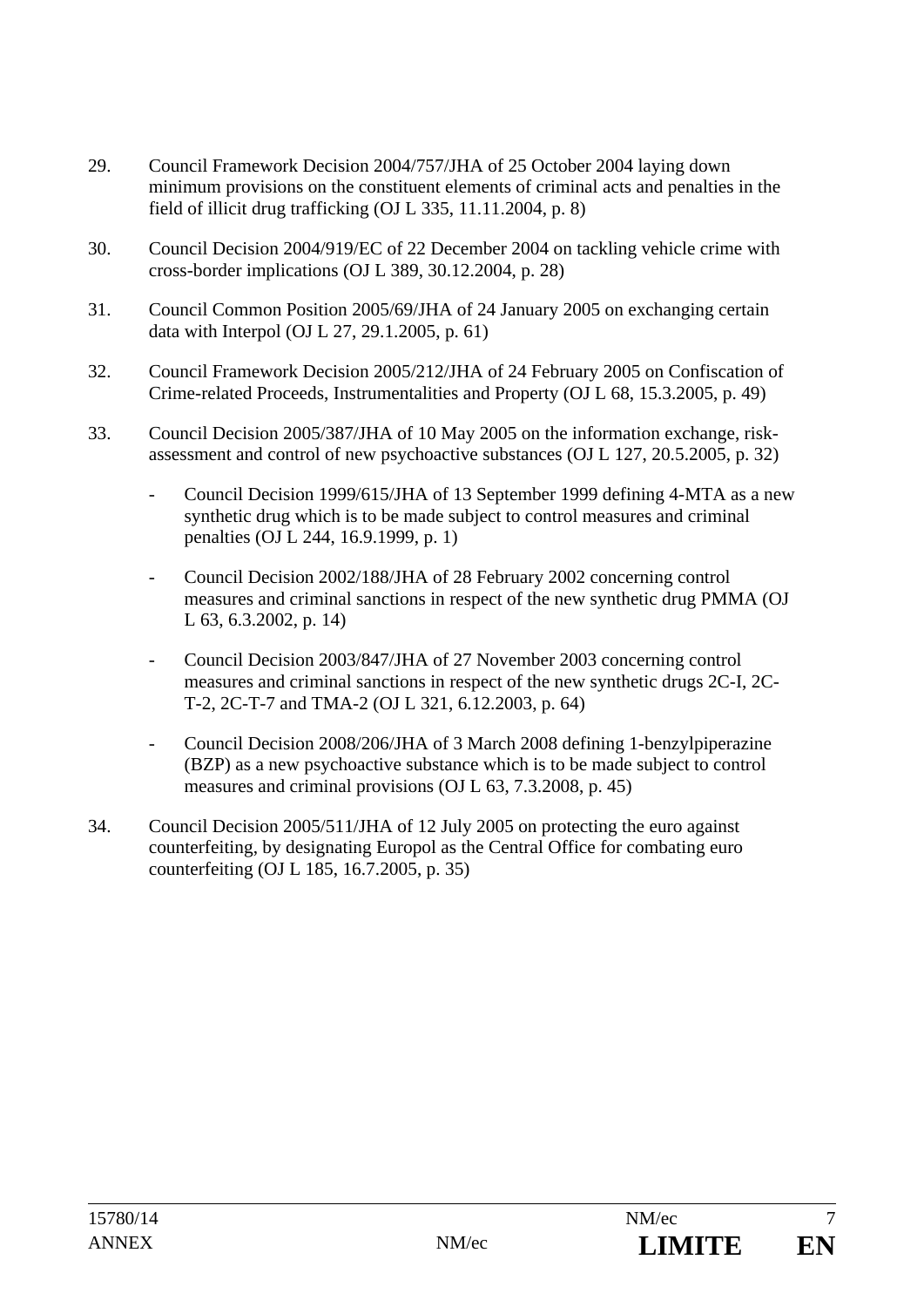- 35. Council Decision 2005/671/JHA of 20 September 2005 on the exchange of information and cooperation concerning terrorist offences (OJ L 253, 29.9.2005, p. 22)
- 36. Council Decision 2006/560/JHA of 24 July 2006 amending Decision 2003/170/JHA on the common use of liaison officers posted abroad by the law enforcement agencies of the Member States (OJ L 219, 10.8.2006, p. 31)
- 37. Council Decision 2008/615/JHA of 23 June 2008 on stepping up of cross-border cooperation, particularly in combating terrorism and cross-border crime (OJ L 210, 6.8.2008, p. 1)**3\***
	- Council Decision 2008/616/JHA of 23 June 2008 on the implementation of Decision 2008/615/JHA on the stepping up of cross-border cooperation, particularly in combating terrorism and cross-border crime (OJ L 210, 6.8.2008, p. 12)
	- Council Framework Decision 2009/905/JHA of 30 November 2009 on Accreditation of forensic service providers carrying out laboratory activities (OJ L 322, 9.12.2009, p. 14)
- 38. Council Decision 2008/617/JHA of 23 June 2008 on the improvement of cooperation between the special intervention units of the Member States of the European Union in crisis situations (OJ L 210, 6.8.2008, p. 73)
- 39. Council Framework Decision 2008/841/JHA of 24 October 2008 on the fight against organised crime (OJ L 300, 11.11.2008, p. 42)

 **3** This act and the two acts listed together with it (the so-called "Prüm Decisions") are subject to transitional measures as set out in Council Decision 2014/…/EU of 27 November 2014 determining certain consequential and transitional arrangements concerning the cessation of participation of the United Kingdom of Great Britain and Northern Ireland in certain acts of the Union in the field of police cooperation and judicial cooperation in criminal matters adopted before the entry into force of the Treaty of Lisbon (OJ L …, 28.11. 2014, p. ..) and to other specific measures as set out in Council Decision 2014/…/EU of 27 November 2014 determining certain direct financial consequences incurred as a result of the cessation of the participation of the United Kingdom of Great Britain and Northern Ireland in certain acts of the Union in the field of police cooperation and judicial cooperation in criminal matters adopted before the entry into force of the Treaty of Lisbon (OJ L …, 28.11. 2014, p. ..).

**<sup>\*</sup>** OJ: Pleas insert details of Decision in doc. 15308/14 and of Decision in doc. 15305/14.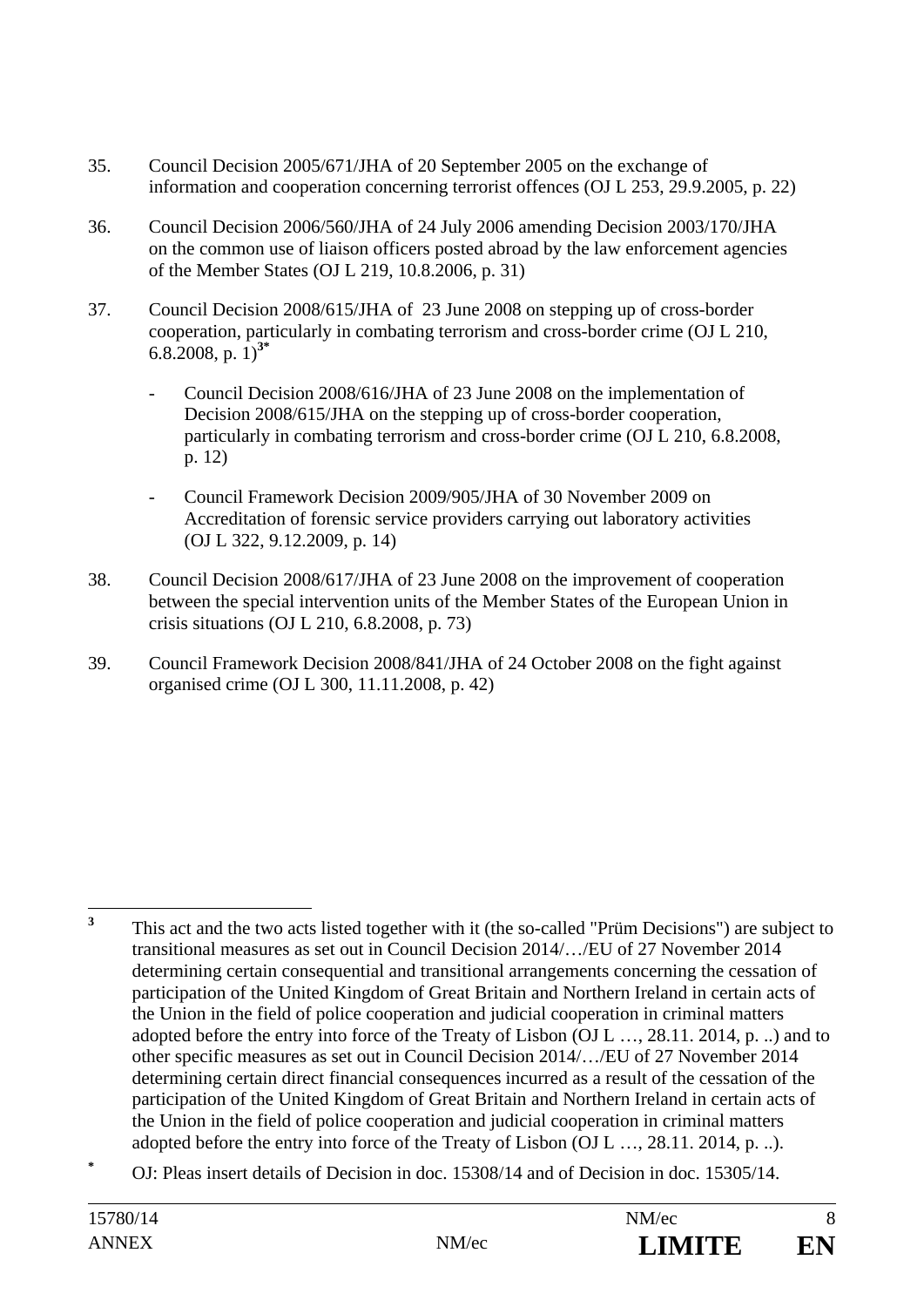- 40. Council Decision 2008/852/JHA of 24 October 2008 on a contact-point network against corruption (OJ L 301, 12.11.2008, p. 38)
- 41. Council Framework Decision 2008/913/JHA of 28 November 2008 on combating certain forms and expressions of racism and xenophobia by means of criminal law (OJ L 328, 6.12.2008, p. 55)
- 42. Council Framework Decision 2008/947/JHA of 27 November 2008 on the application of the principle of mutual recognition to judgments and probation decisions with a view to the supervision of probation measures and alternative sanctions (OJ L 337, 16.12.2008, p. 102)**<sup>4</sup>**
- 43. Council Decision 2009/902/JHA of 30 November 2009 setting up a European Crime Prevention Network (EUCPN) and repealing Decision 2001/427/JHA (OJ L 321, 8.12.2009, p. 44)
- 44. Agreement on mutual legal assistance between the European Union and the United States of America signed on 25 June 2003 (OJ L 181, 19.7.2003, p. 34)
	- Council Decision 2009/820/CFSP of 23 October 2009 on the conclusion on behalf of the European Union of the Agreement on extradition between the European Union and the United States of America and the Agreement on mutual legal assistance between the European Union and the United States of America (OJ L 291, 7.11.2009, p. 40)
- 45. Agreement on extradition between the European Union and the United States of America signed on 25 June 2003 (OJ L 181, 19.7.2003, p. 27)
	- Council Decision 2009/820/CFSP of 23 October 2009 on the conclusion, on behalf of the European Union of the Agreement on extradition between the European Union and the United States of America and the Agreement on mutual legal assistance between the European Union and the United States of America (OJ L 291, 7.11.2009, p. 40)
	- Council Decision 2009/933/CFSP of 30 November 2009 on the extension, on behalf of the European Union, of the territorial scope of the Agreement on extradition between the European Union and the United States of America (OJ L 325, 11.12.2009, p. 4)

 **4** A statement to the minutes of the Council of 21 October 2014 has been made concerning this act whereby the United Kingdom "*commits to reconsidering in due course the merits of notifying its wish to participate in that measure. The United Kingdom will publish an assessment of the potential impacts of that measure for the purposes of such reconsideration*".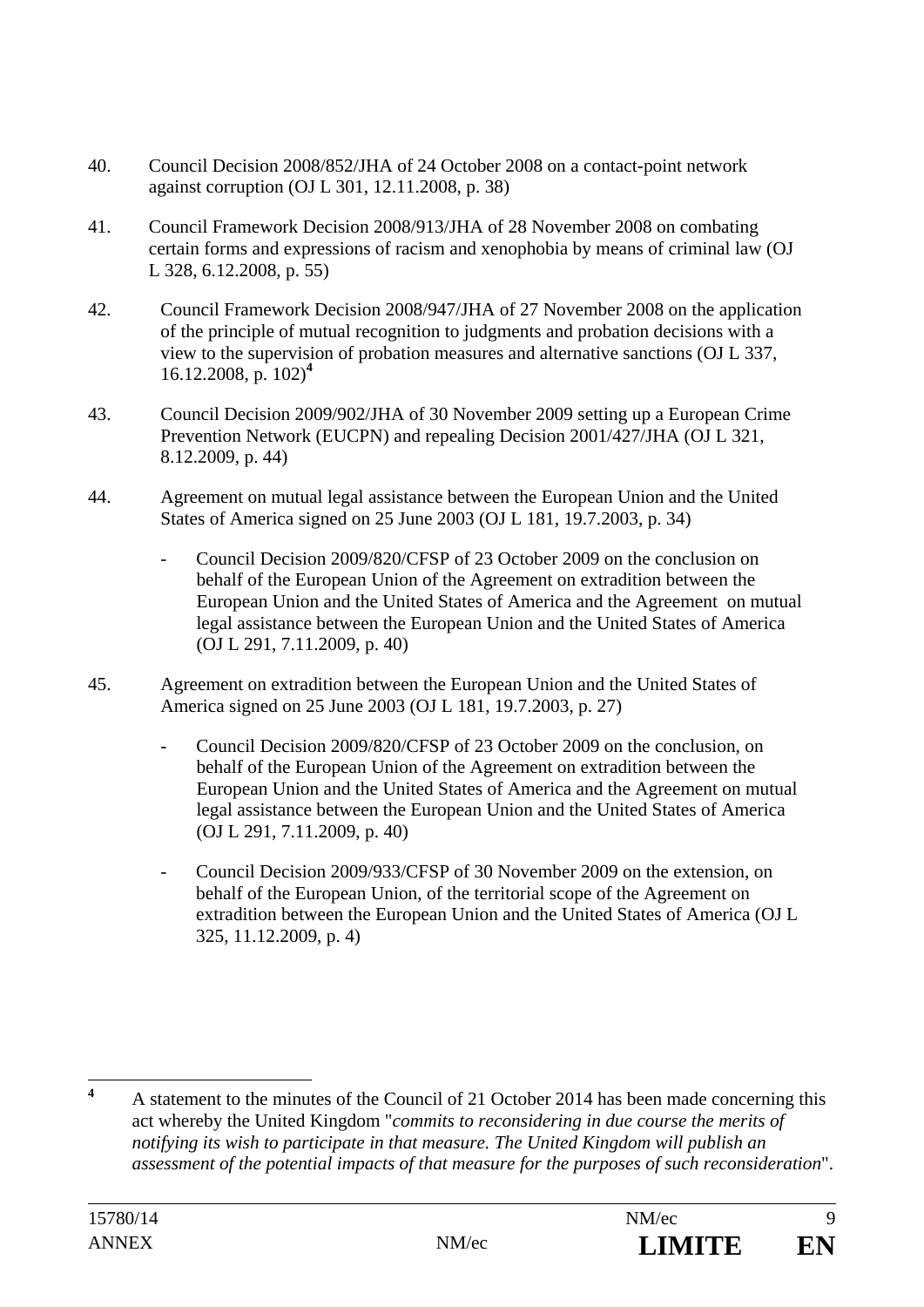46. Council Framework Decision 2009/948/JHA of 30 November 2009 on prevention and settlement of conflicts of exercise of jurisdiction in criminal proceedings (OJ L 328, 15.12.2009, p. 42)

## **II. Schengen** *acquis* **in the field of police and judicial cooperation in criminal matters which cease to apply to the United Kingdom as from 1 December 2014**

- 47. The following provisions and acts concerning the Convention of 19 June 1990 implementing the Schengen Agreement of 14 June 1985 (OJ L 239, 22.9.2000, p. 19)
	- Article  $27(2)$  and  $(3)$
	- Chapter 1 on police cooperation Article 47(4)
	- Accession Agreement Italy Articles 2 and 4 Declaration\* on Articles 2 and 3
	- Accession Agreement Spain Articles 2 and 4 Final Act, Part III, Declaration No 2
	- Accession Agreement Portugal Articles 2, 4, 5 and 6
	- Accession Agreement Greece Articles 2, 3, 4 and 5 Final Act, Part III, Declaration No 2
	- Accession Agreement Austria Articles 2 and 4
	- Accession Agreement Denmark Articles 2 and 4 Final Act, Part II, Declaration No 3
	- Accession Agreement Finland Articles 2 and 4 Final Act, Part II, Declaration  $No<sub>3</sub>$
	- Accession Agreement Sweden Articles 2 and 4 Final Act, Part II, Declaration No 3
	- *\* To the extent that it relates to Article 2*
- 48. Decision of the Executive Committee of 14 December 1993 on improving practical judicial cooperation for combating drug trafficking (SCH/Com-ex (93)14) (OJ L 239, 22.9.2000, p. 427)
- 49. Declaration of the Executive Committee of 26 June 1996 on extradition (SCH/Com-ex (96) Decl. 6 Rev. 2) (OJ L 239, 22.9.2000, p. 435)